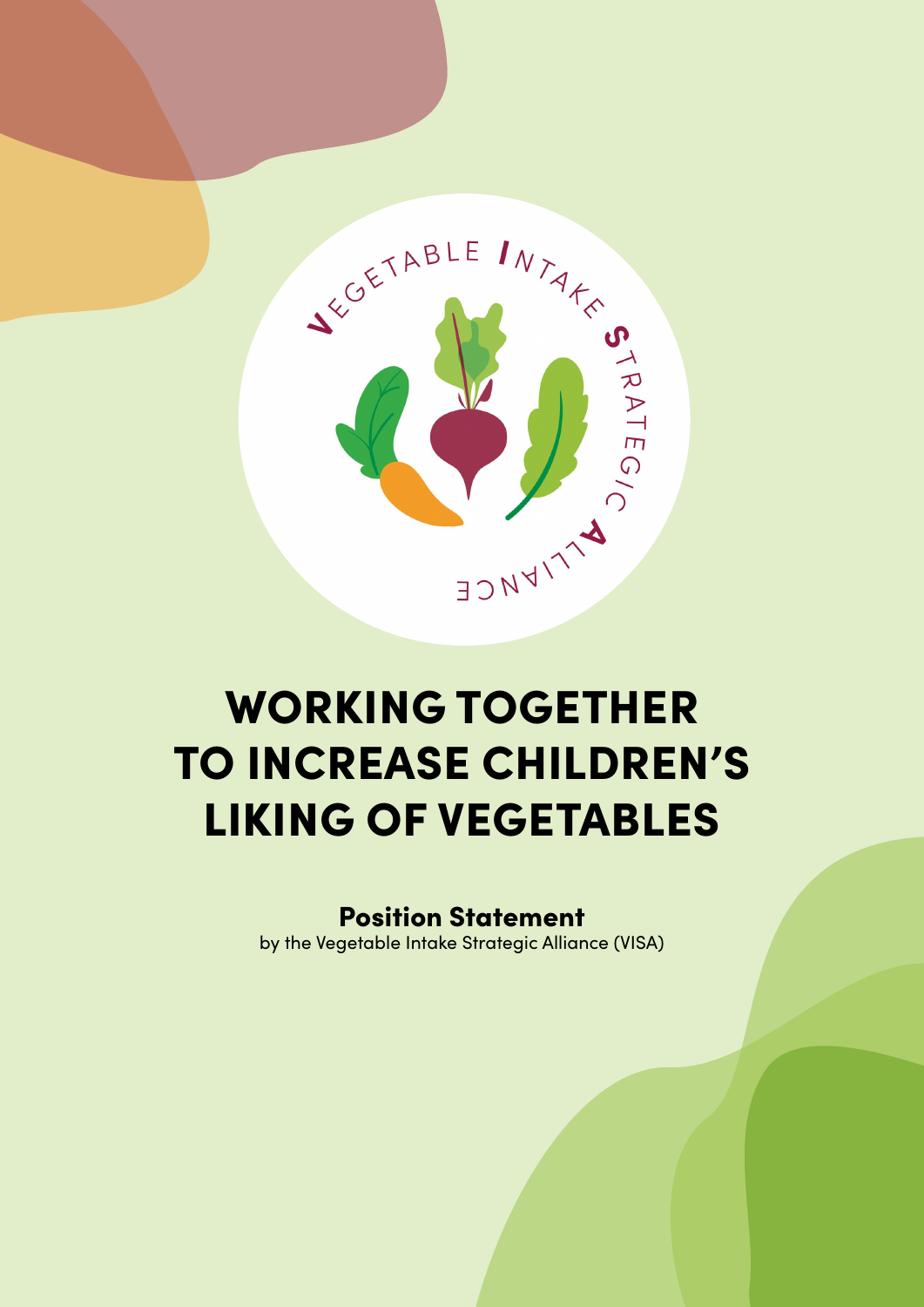**Authors:** David N Cox<sup>1</sup>, Karen J Campbell<sup>2</sup>, Lynne Cobiac<sup>1</sup>, Claire Gardner<sup>3</sup>, Lucinda Hancock<sup>4</sup>, Gilly Hendrie', Amber Kelaart<sup>4</sup>, Michelle Lausen<sup>4</sup>, Astrid Poelman<sup>5</sup>, Ros Sambell<sup>6</sup>, Kim M Tikellis<sup>7</sup>, Bonnie Wiggins'

- 1. CSIRO Health & Biosecurity, Adelaide, South Australia 5000
- 2. Institute for Physical Activity and Nutrition, Deakin University, Melbourne, Victoria 3000
- 3. Caring Futures Institute, Flinders University, Bedford Park, South Australia 5042
- 4. Nutrition Australia (Vic, SA Tas, WA), Melbourne, Victoria 3000
- 5. CSIRO Health & Biosecurity, North Ryde, New South Wales 2113
- 6. Edith Cowan University, Joondalup, Western Australia 6027
- 7. Coles Group, Hawthorn East, Victoria 3123

Acknowledgements: The authors wish to sincerely thank the following people for their contribution to this document: Bianca Frew (CSIRO), Danielle Proud, Carl Saunder (Eat Well Tasmania), Andrew Redman (Perfection Fresh Australia Pty Ltd), Margaret Miller (Edith Cowan University), Janet Elliot (Early learning consultant), Josephene Duffy (Stephanie Alexander Kitchen Garden Association), Catherine Velisha (Velisha Farms Ltd), Heart Foundation, Alice Zaslavsky, Kerry Mahony (The Australian Childcare Alliance), Shaun Lindhe (Ausveg), Belinda Adams (Coastal Hydroponics), Bianca Cairns (Hort Innovation), Julie-Anne McWhinnie (Wellbeing SA), Lauren Bais (Parent's Voice).

CONTACT: Dr David N Cox David.cox@csiro.au

WEBSITE: www.vegkit.com.au



This project has been funded by Hort Innovation, using the vegetable research and development levy and contributions from the Australian Government. Hort Innovation is the grower-owned, not-for-profit research and development corporation for Australian horticulture. The project is underpinned by a consortium of members from CSIRO, Flinders University and Nutrition Australia Victoria Division.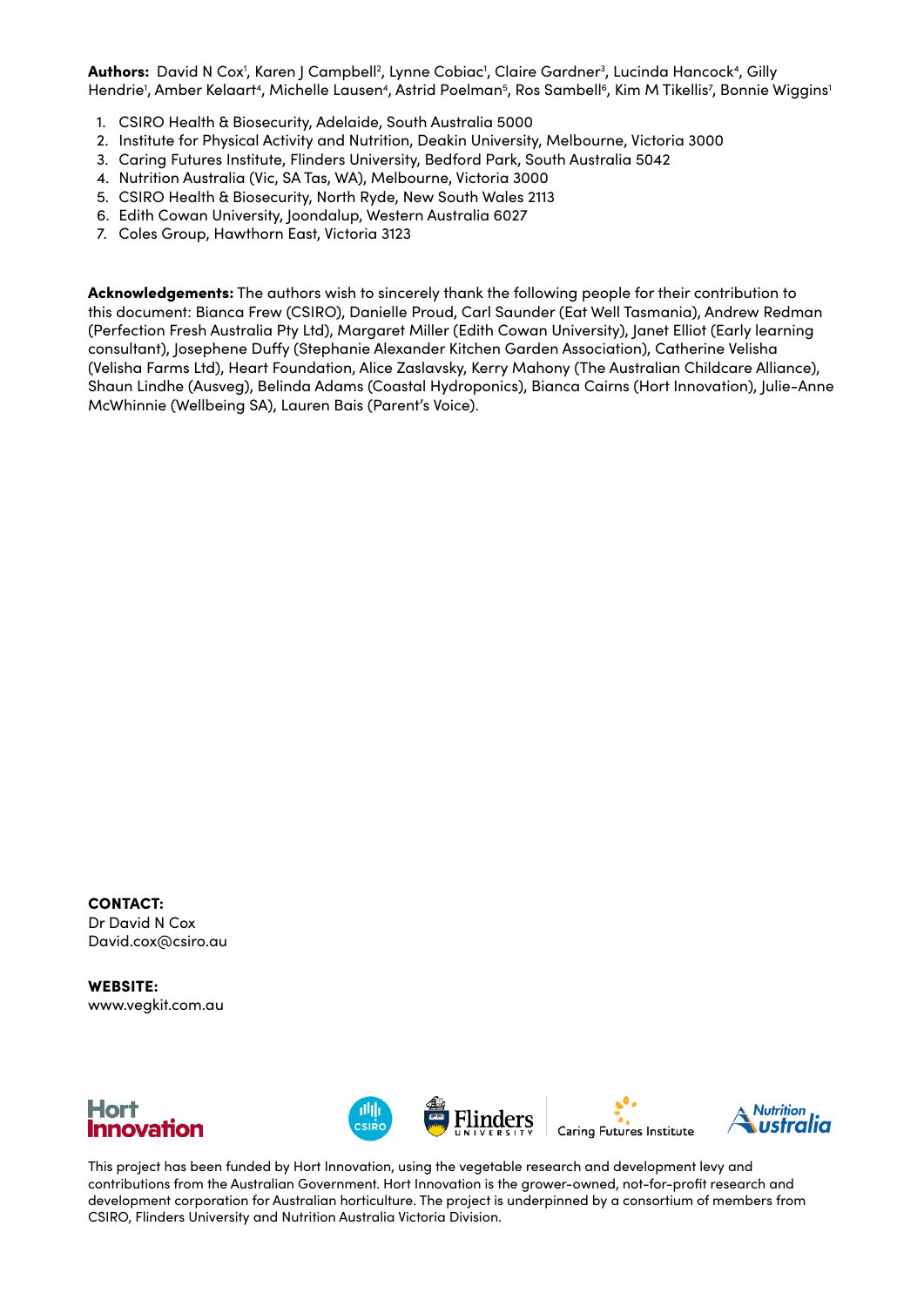# WORKING TOGETHER TO INCREASE CHILDREN'S LIKING OF VEGETABLES



### The Vegetable Intake Strategic Alliance is a national research initiative that coordinates cross-sector collaboration to increase children's vegetable intake.

The Vegetable Intake Strategic Alliance comprises a wide range of stakeholders including the horticulture industry, State and Commonwealth government departments of Health and Agriculture respectively, nutrition and health agencies, research organisations, retailers, early learning and parenting organisations and various non-government organisations.

The focus of the Vegetable Intake Strategic Alliance is to leverage knowledge, funding and collaboration to achieve a shared vision of increased vegetable intake among Australian children and their families.

### FOCUS ON AUSTRALIAN CHILDREN'S VEGETABLE INTAKE



Shift emphasis from health to liking and enjoyment of vegetables



Create opportunities for vegetable exposure

 $\overline{a}$ 



Work smarter through collaborative action

#### Vision

The VISA is a unified voice, sharing knowledge and collaborating to increase vegetable intake among children and their families.

#### Mission

Our mission is to create an active, functional alliance to provide a unified voice in the promotion of best practice for increasing children's vegetable intake in Australia.

### Why a position statement?

Children's vegetable intakes have stagnated far below recommendations<sup>[1]</sup>. Past efforts to increase intakes have been limited and not adopted at scale<sup>[2, 3]</sup>. In this position statement, the VISA provides a unified voice in the promotion of evidence-based best practice using a paradigm shift to improve vegetable intakes.

### Who is this position statement for?

Stakeholders and 'gatekeepers' who influence children's food & vegetable intake across community settings, including health, education, and sporting activities. This includes primary carers of children or parents and the provision of food through food service and the food system supply chain.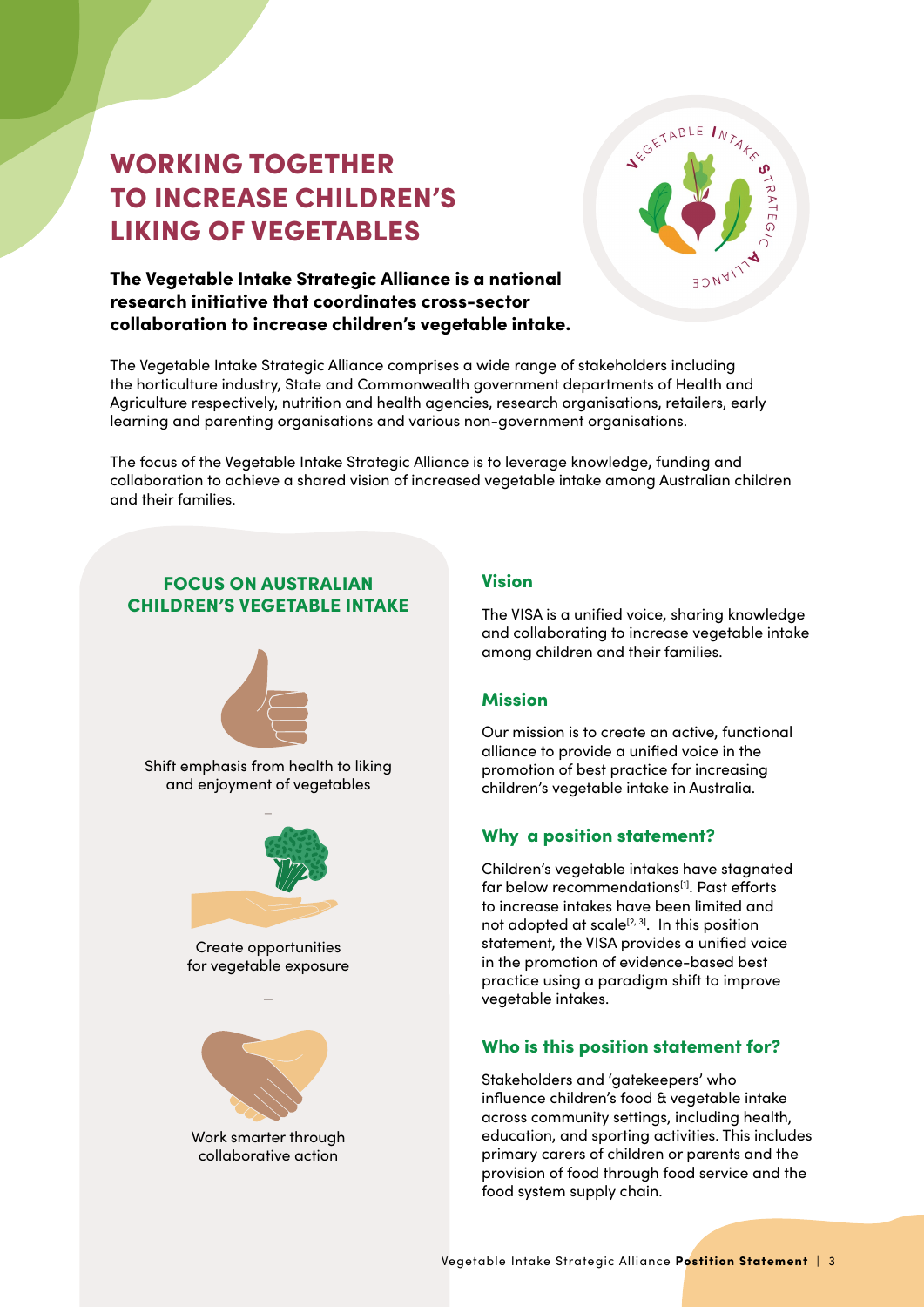# CHILDREN'S FOOD PREFERENCES FIRST

**To remedy low vegetable intakes, a child first approach is recommended, seeking to reach children aged 2-11 years in all settings where they may eat. Food preferences and habits are established in**  infancy and childhood and can persist throughout adulthood<sup>[4-6]</sup>. It is **hard for adults to adopt new dietary habits, but children's preferences are malleable and children can learn to like foods.[4, 5]**

#### Position

Children need to be repeatedly and consistently exposed to a variety of vegetables from an early age to achieve an increase in vegetable intake.[7] A focus on enjoyment and learning to like eating vegetables at an early age is critical to forming favourable lifelong eating habits.<sup>[4, 5]</sup>

Working in a coordinated way to ensure vegetables are available and promoted in a range of settings, using evidence-based initiatives, create an environment that will support children's acceptance of vegetables, in turn facilitating increased intake, and ultimately realising the associated health benefits.

#### Theoretical Framework

This position statement can be viewed through the lens of the Social-Ecological Model as illustrated in Figure 1.

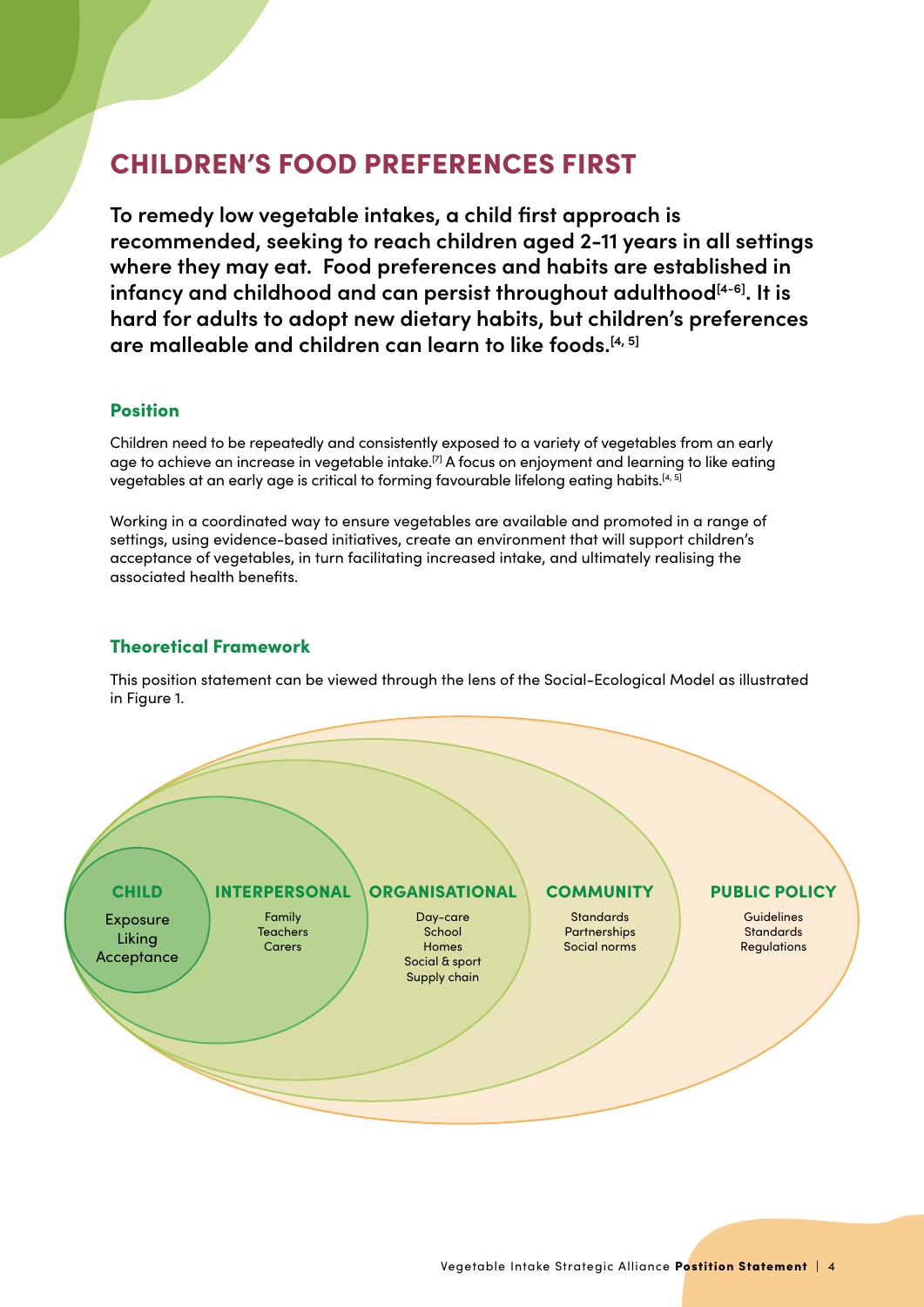# NEED FOR A PARADIGM SHIFT TO ADDRESS THE CURRENT CHALLENGES

**Vegetables are the cornerstone of a healthy diet. Vegetable intake as part of a healthy eating plan helps promote health and prevent disease, but despite the well-known health benefits, low vegetables intakes occur in Australian children.[1]**

**There have been significant efforts made to encourage children to eat more vegetables but longer term sustained success is modest at best.[1] There are several challenges that may have limited the success of past efforts and interventions:** 

#### 1. Taste and other sensory properties

Children are driven by the appearance, taste, flavour and texture, and not the healthiness, of food.[8, 9] The concept of health and the delay in reward to achieve healthiness are hard for children to understand. Children struggle to process multiple concepts at the same time.[10] Health messages can evoke disliking and set an expectation of poor taste.

Vegetables can taste bitter or bland. These sensory characteristics of vegetables are not innately liked by children and enjoyment of foods with these tastes may take time to develop.<sup>[8]</sup>

#### 2. Time and occasion of eating

Australian children eat most of their vegetables within their dinner meal and including vegetables and vegetable products within other meals or as snacks throughout the day is not common.[8, 11-13] This is problematic because the number of eating occasions is insufficient to facilitate familiarity, exposure, quantity and variety consumption opportunities.

#### 3. Dietary advice

Recommendations for healthy eating tend to be broad and lack action-orientated advice. Fruit and vegetables have commonly been combined in recommendations and interventions<sup>[2, 14, 15]</sup>, but

they taste different, and are eaten in different ways at different times. When combined with fruit, fruit intakes tend to increase but not vegetables. Encouraging vegetable intake requires specific vegetable strategies and messaging.

#### 4. Distribution and access

There are supply and distribution challenges in getting a regular supply of vegetables and vegetable products onto the daily menus of early education centres and schools.<sup>[16]</sup>

#### 5. Marketing and promotion

Vegetables and vegetable products aren't marketed as widely as other products that are less healthy but more appealing to children.<sup>[17,</sup> 18,19]

#### 6. Stakeholder coordination

Coordination of efforts is challenging because motivated stakeholders such as growers, retailers, early education centres, educators, health scientists and public health specialists are not integrated but ultimately have the same goal of greater intake of vegetables by Australian children.<sup>[20]</sup> There is little coordination or connection across the sectors and there is disparity between the sectors and their ideal outcomes.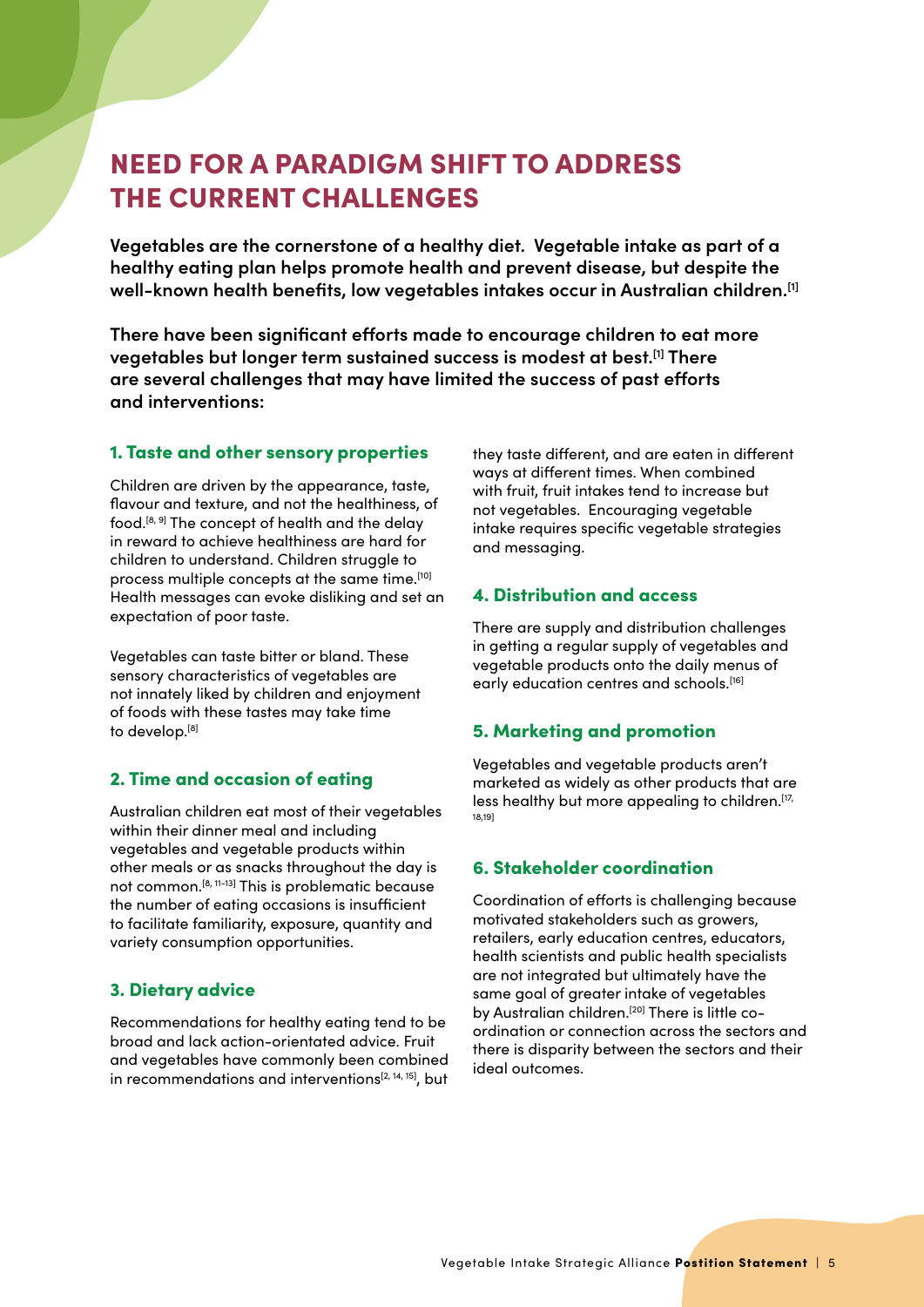# THE NEW PARADIGM SOLUTION

**Evidence suggests greater success could be achieved through a coordinated shift in focus towards teaching and supporting children to become familiar with, accept and like vegetables through increased exposure to a greater variety of vegetables and vegetable products from an early age. There are three focus areas:**

# 1. SHIFTING FOCUS TO LIKING AND ENJOYMENT OF VEGETABLES

- Change the message to enjoyment (not health as an outcome)
- Vegetable specific guidelines
- Repeated exposure to vegetables

#### **STEPS**

- 1. Implement initiatives to emphasise and encourage children's enjoyment of eating vegetables in multiple settings and through curriculum activities, e.g. in day care, preschool and school.<sup>[8, 21]</sup>
- 2. Provide practical advice to parents and carers on repeated exposure to new vegetables and positive reinforcement of vegetable tasting by children.<sup>[7, 22]</sup>
- 3. Provide evidence of best practice to help shape existing and future dietary recommendations, guidelines or infrastructure about repeated exposure and variety as strategies to increase children's liking of vegetables across life stages and in all settings where children eat food.[22]
- 4. De-emphasize explicit health messages[8] as the key rationale for increasing vegetable intakes among children.
- 5. Consider including framing messages that refer to the low environmental impacts of plant-based diets to encourage a positive response from providers (seeking to lower their carbon footprint) and carers ('green' values).[23]
- 6. Incorporate innovative techniques in food marketing and apply them to vegetables.[24]

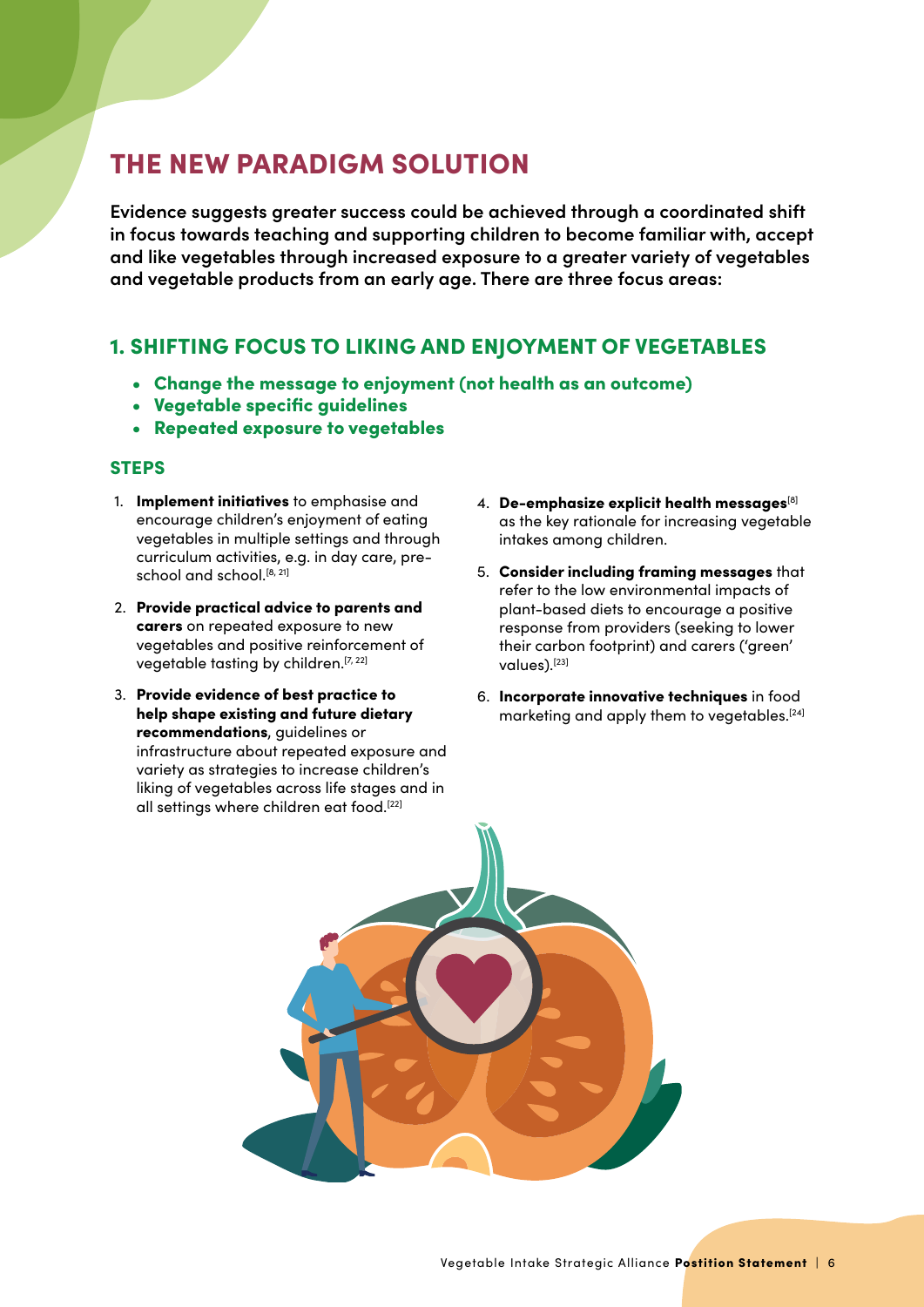

## 2. CREATE VEGETABLE EXPOSURE OPPORTUNITIES FOR CHILDREN

- Increase availability at children's eating occasions
- Increase the ease of vegetable supply to children's settings
- Facilitate involvement and familiarity with vegetables

#### **STEPS**

- 1. **Incorporate evidence** that early introduction and repeated exposure, particularly to a variety of vegetables would encourage intakes.<sup>[8, 22]</sup>
- 2. Develop new vegetable snacking occasions so children can more easily consume vegetables for snacks, out of the home (i.e. in lunch boxes) or at any time.
- 3. Develop new vegetable products so children can more easily consume vegetables for snacks, out of the home (i.e. in lunch boxes) or at any time.<sup>[25]</sup>
- 4. Support caterers in settings (schools, early education centres) through initiatives such as new tasty vegetable products, direct delivery, chefs' and carers' training.<sup>[16]</sup> Provide support at the organisational level through policy (food supply/ distribution included).
- 5. Incentivise and reward the inclusion of vegetables and vegetable products in menus at schools and early education centres through recognition and award, e.g., 5-star food service (analogous to health star

ratings of foods).

- 6. Optimise the taste, flavour and texture qualities of vegetables and vegetable products according to children's preferences through product development and preparation; provide guidance, training and support to industry and food service for development of vegetable-based products with high sensory appeal.<sup>[8, 26]</sup>
- 7. Involve children in preparation and cultivation of vegetables at home, in school<sup>[28]</sup> and in early education centres<sup>[29]</sup> so that they have experiential familiarity of vegetables.
- 8. Initiate 'incursions' from growers into early education centres and schools to increase children's familiarity with the origins of vegetables and leverage children's love of nature.[30]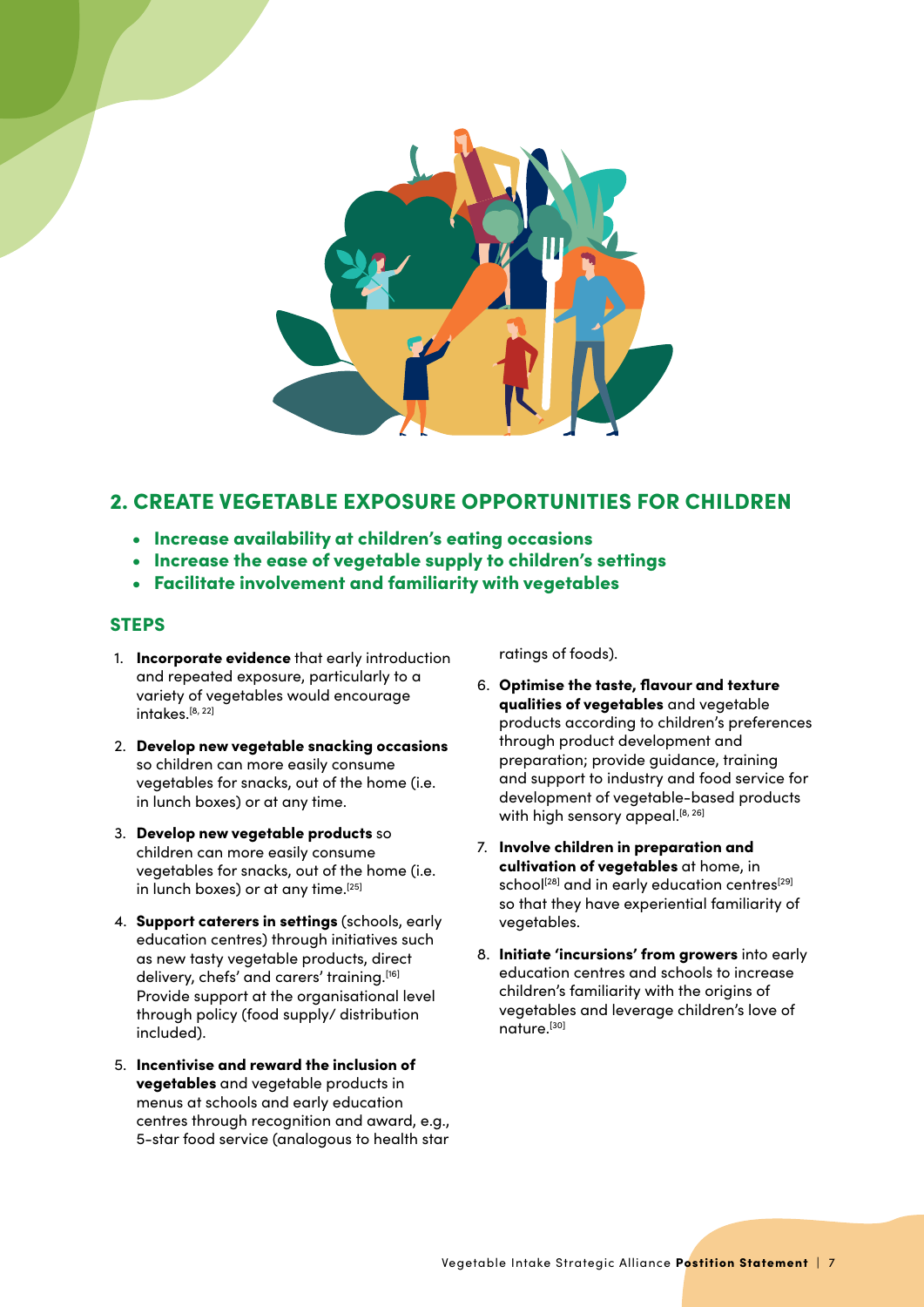

### 3. WORKING TOGETHER

- Co-ordinate efforts
- Centralise resources
- Support every child's opportunity to learn to like vegetables

#### **STEPS**

- 1. Develop interrelated efforts across relevant food systems (distribution, food marketing, packaging, food relief and retail) to ensure all Australian children have access to a variety of vegetables [20].
- 2. Create a coordinated delivery system that helps supply vegetables from farms to children via early education centres and school settings.<sup>[16]</sup> For example, delivered produce boxes supported by training for carers and cooks [16, 31].
- 3. Strengthen school canteens and other food services policies [32, 33] and create national school canteen and food service policy guidelines to include serves of vegetables. in settings where at least one meal or snack is provided to children aged 2 - 11 years, i.e., school canteens, OSH Care, early education centres, sporting facilities, food service outlets etc.
- 4. Create a sustainable model of coordination across stakeholders -for example, through a sustained VISA, the VegKIT Registry and/ or integration into State Government Health and Wellbeing policy & initiatives, The Fruit and Vegetable Consortium, and the National

Nutrition Network.[24, 33, 34]

- 5. Australian children are supported to learn to like a variety of vegetables, with resources available for multiple settings (e.g., home, early education centre, school). Additional assistance may be required for remote regions that cannot receive fresh vegetables in having access to frozen or healthy processed forms of vegetables. Provision in early education centres and schools reduces the cost burden of food purchase for low-income families.
- 6. Create a centralised hub of information for stakeholders. The hub could contain resources such as: vegetable-based recipes, video content on repeated exposure training for introducing vegetables for families, introduction of vegetables as a first food for new parents, snack and lunch box vegetable ideas, and education about vegetables from paddock to plate.